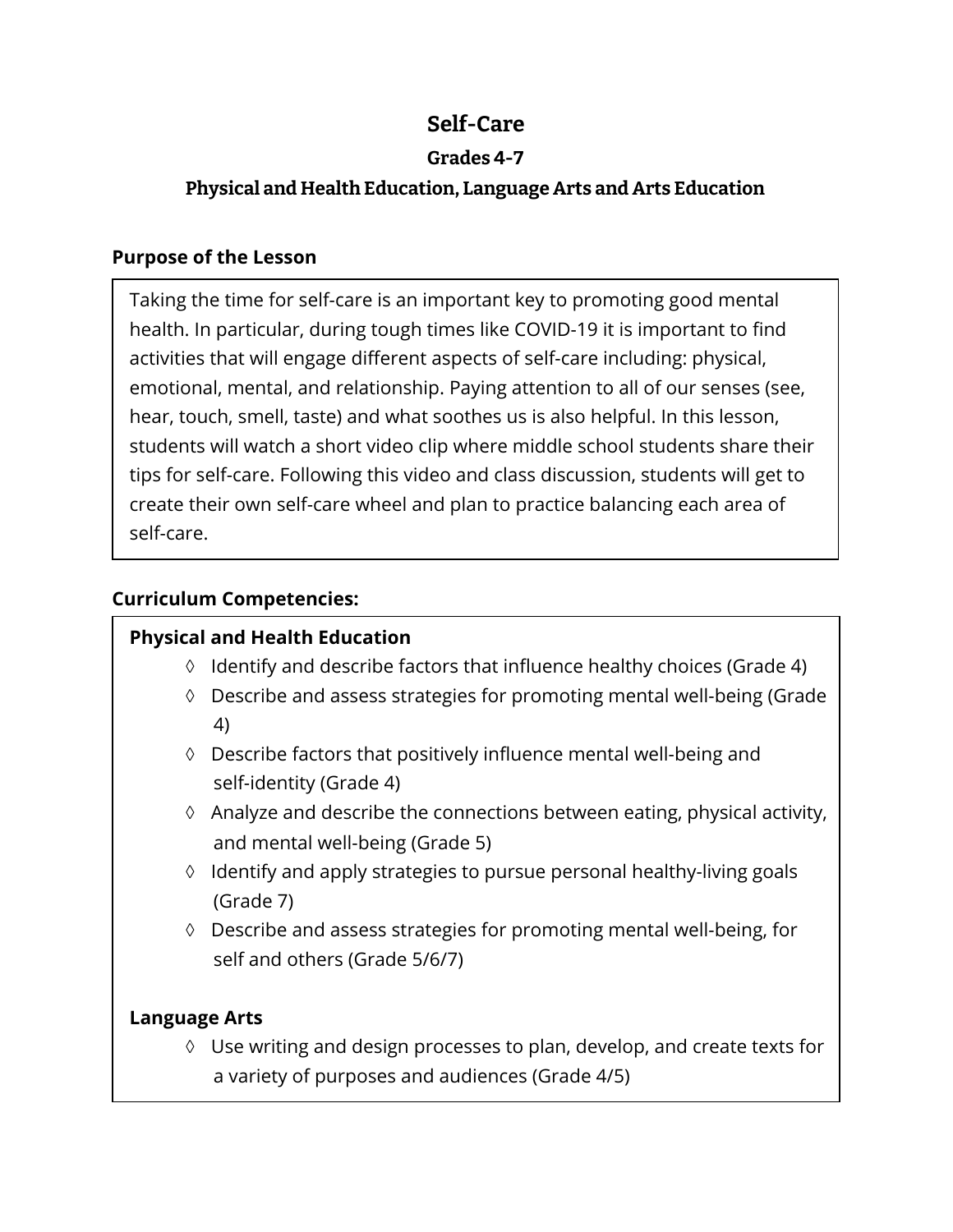◊ Use writing and design processes to plan, develop, and create engaging and meaningful literary and informational texts for a variety of purposes and audiences (Grade 6/7)

#### **Arts Education**

◊ Express, feelings, ideas, and experiences in creative ways & through the arts (Grade 4/5/6/7)

#### **First Peoples Principles of Learning:**

- ◊ Learning ultimately supports the well-being of the self, the family, the community, the land, the spirits, and the ancestors
- ◊ Learning requires the exploration of one's identity

#### **Video**

### **Self-Care in Middle School** link **[HERE](https://www.youtube.com/watch?v=KSXXYH4pWfs)**

*Warning: this video talks a bit about a student's experiences identifying as gender non-binary and some self-harm. At Stigma-Free Society we believe these conversations are important to have to reduce stigma.* 

#### **Guiding Questions:**

- ◊ In what situations might we need to focus on self-care? (What did the students each share?)
- ◊ What activity ideas did some of the students share for self-care?
- ◊ What senses do these activities engage? (Touch, sight, smell, hearing, taste.)
- ◊ What are some other fidget tools have you seen at school? (Stress ball, slime, breathing ball, bracelets, fidget cube, elastics etc.)
- ◊ How do physical activities help with our self-care? (Example, sports)
- ◊ What are some limits and boundaries that you should be aware of? (Example, trigger words, touch, name calling, healthy friendships, giving others space when they are upset)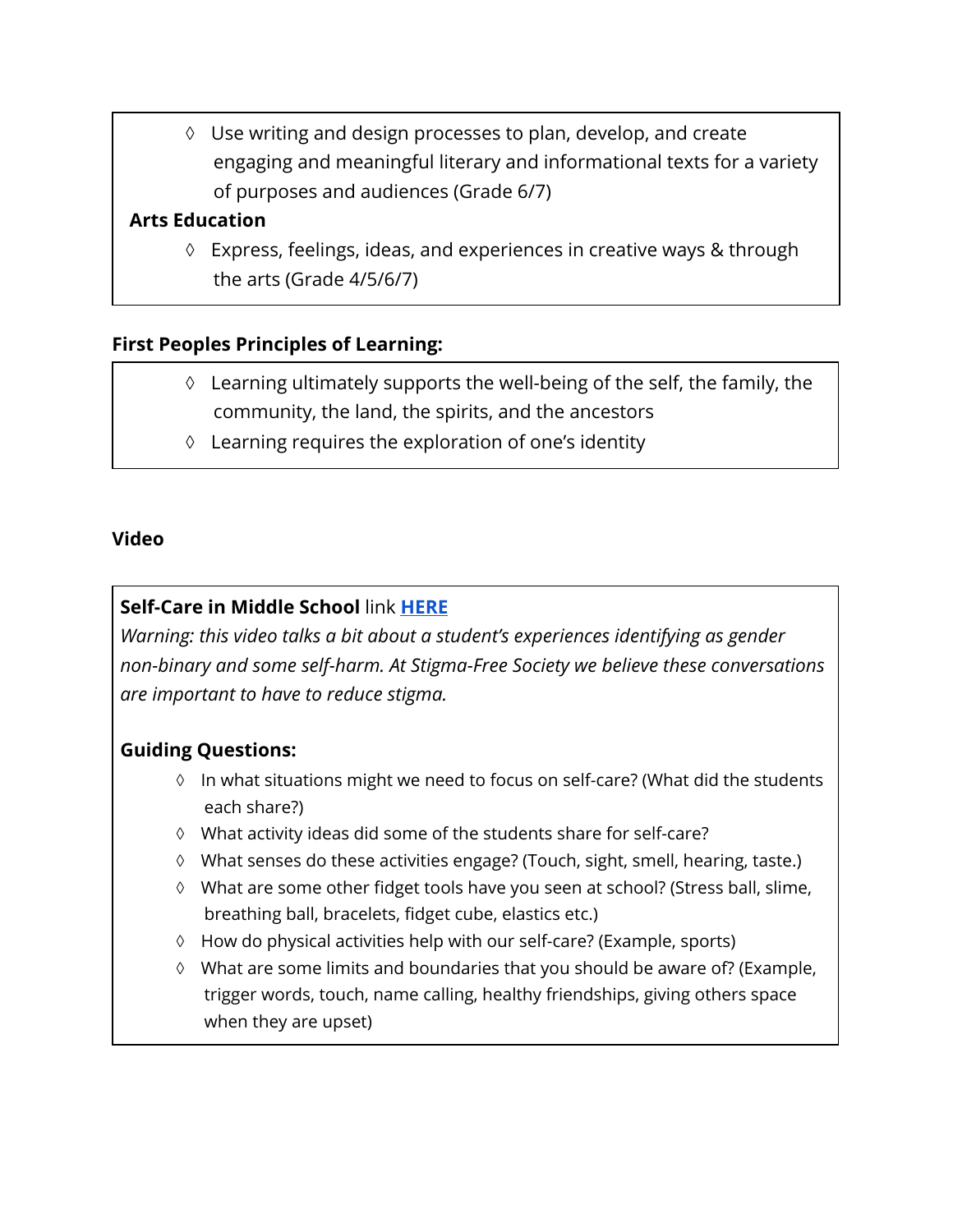### **Step-by-Step Lesson Plan**

- 1. Watch the video Self-Care in Middle School. You can find the video **[HERE.](https://www.youtube.com/watch?v=KSXXYH4pWfs)** This video shows several students speaking out about their own experiences of stress and overwhelming feelings. They each provide some different self-care suggestions on what works well for them.
- 2. **Pause while playing the video and use the Guiding Questions to spark discussion.**
- 3. **Discuss the curricular objectives for this lesson with your class.**

Ask the class if they can think of any more ways to take care of their mental health. Here are some guiding questions to help:

- *What are some things they notice their caregivers doing at home that might be considered "self-care"?*
- *What are some examples of healthy choices that promote mental health?*
- *What are some strategies that can be used to achieve personal healthy-living goals?*
- 3. **Follow-up Activity:** Have students complete their own self-care wheel using the template below - print it in landscape view. Use the teacher instructions and ideas template below to guide the class.
- 4. **Other Suggestions:** Have your students check out the activity ideas on the Student Mental Health Toolkit - then write a journal reflection on how these activities were good for their self-care. Find the activity suggestions **[HERE.](https://studentmentalhealthtoolkit.com/youth-corner/youth-activities/)**
- 5. **Lesson Closure:** Share some ways that adults use self-care and how it is important for their overall mental health (having a hot bath, lighting candles, using essential oils, connecting with their friends/colleagues or a counsellor, having a tea or coffee after work etc.). Allow students time to browse the Student Mental Health Toolkit for more ideas and resources to support their mental health.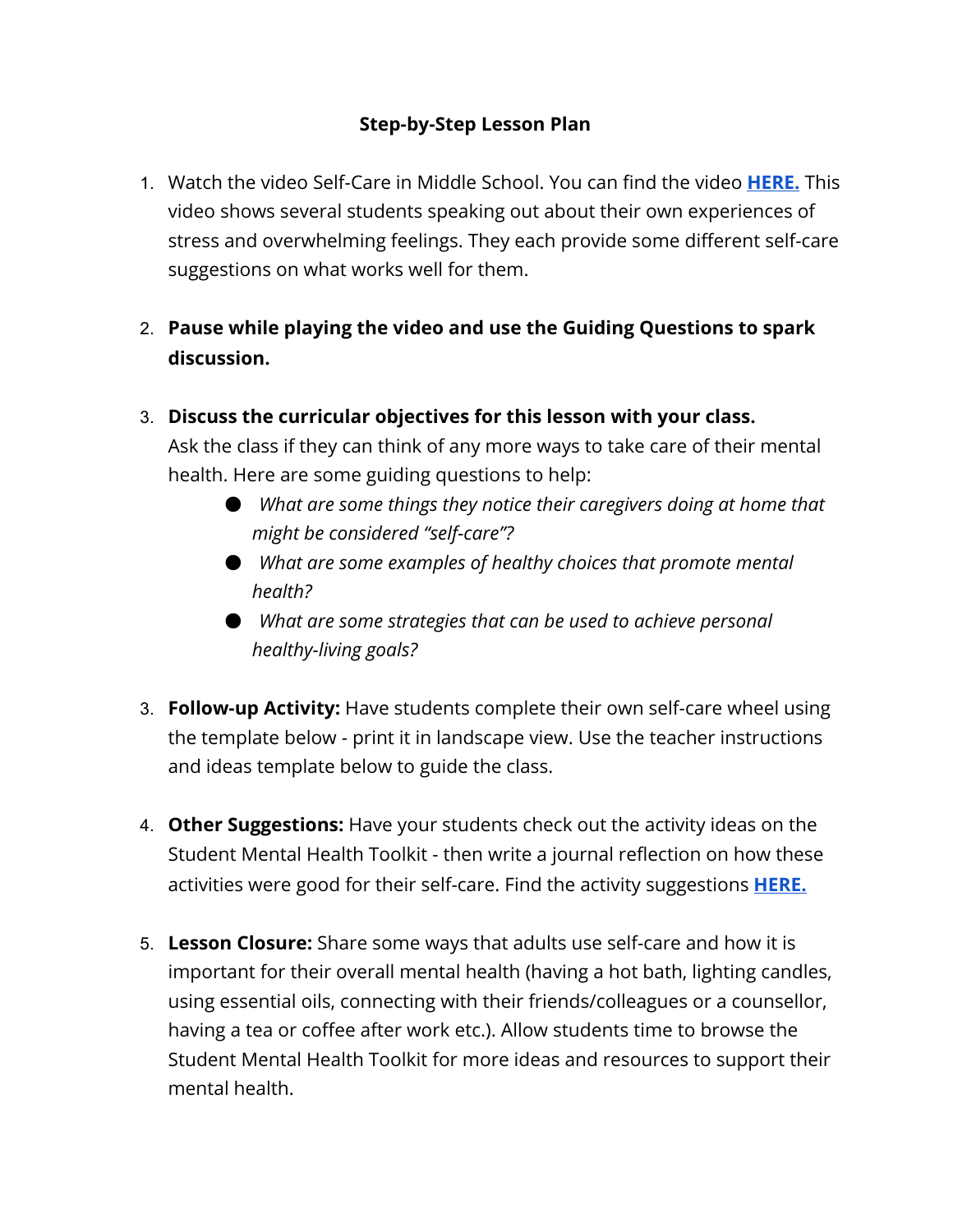### **My Self-Care Wheel Instructions for Teachers:**

- **·** Print the self-care wheel template in landscape format (see below).
- · Have a conversation with your students about what self-care means (taking a break/relaxing to benefit our mind) and why it is important (so our body can de-stress & for positive mental health).
- · Explain that the template is in a wheel because we want to work on balancing each of these areas (ex, sometimes we focus more on physical & emotional and forget mental & relationship).
- · Use the ideas table to share some common ways to take care of each of these areas of self-care. Prompt your student to see if they can think of any more!
- · Add doodles beside each item & colour your wheel afterwards.
- · Display it at home as a reminder to take time for self-care!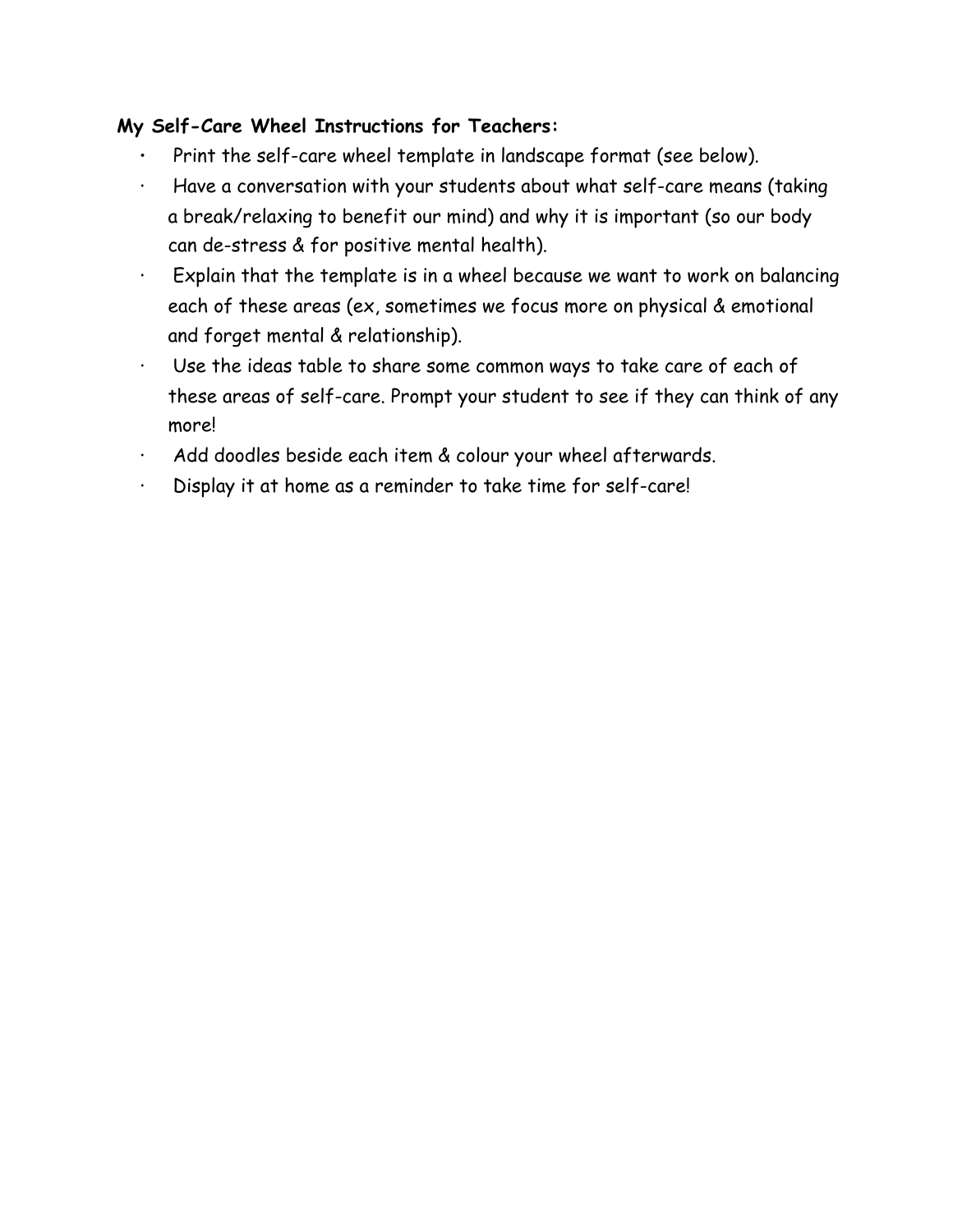| Physical                | Emotional                      |
|-------------------------|--------------------------------|
| -dance party            | -write kind notes.             |
| -roller blade           | -read                          |
| -go for a walk          | -talk about feelings.          |
| -swim                   | -draw                          |
| -bike ride              | -tell jokes.                   |
| -boxing                 | -laugh                         |
| -hike                   | -journal                       |
| -have a bath            | $-cry$                         |
| -yoga.                  | -watch a funny movie           |
| -get enough sleep       | -identify emotional triggers   |
|                         | -practice gratitude.           |
| <u>Mental</u>           | Relationship                   |
| -connect with nature    | -Connect with relatives        |
| -write                  | -Spend time with pets          |
| -volunteer              | -Ask for help when you need it |
| -garden                 | -Rec time with friends/family  |
| -make a vision board.   | -family dinners                |
| -meditate               | -plan a bbq                    |
| -break from electronics | -plan game nights              |
| -paint                  | -join a team                   |
| -colour a mandala.      |                                |
| -self-reflect           |                                |
| -memory games           |                                |
|                         |                                |
| -fun hobby              |                                |

### **Self-Care Wheel Ideas for Teachers:**

**\*See self-care wheel document to print in landscape format so student have more room to write their ideas\***